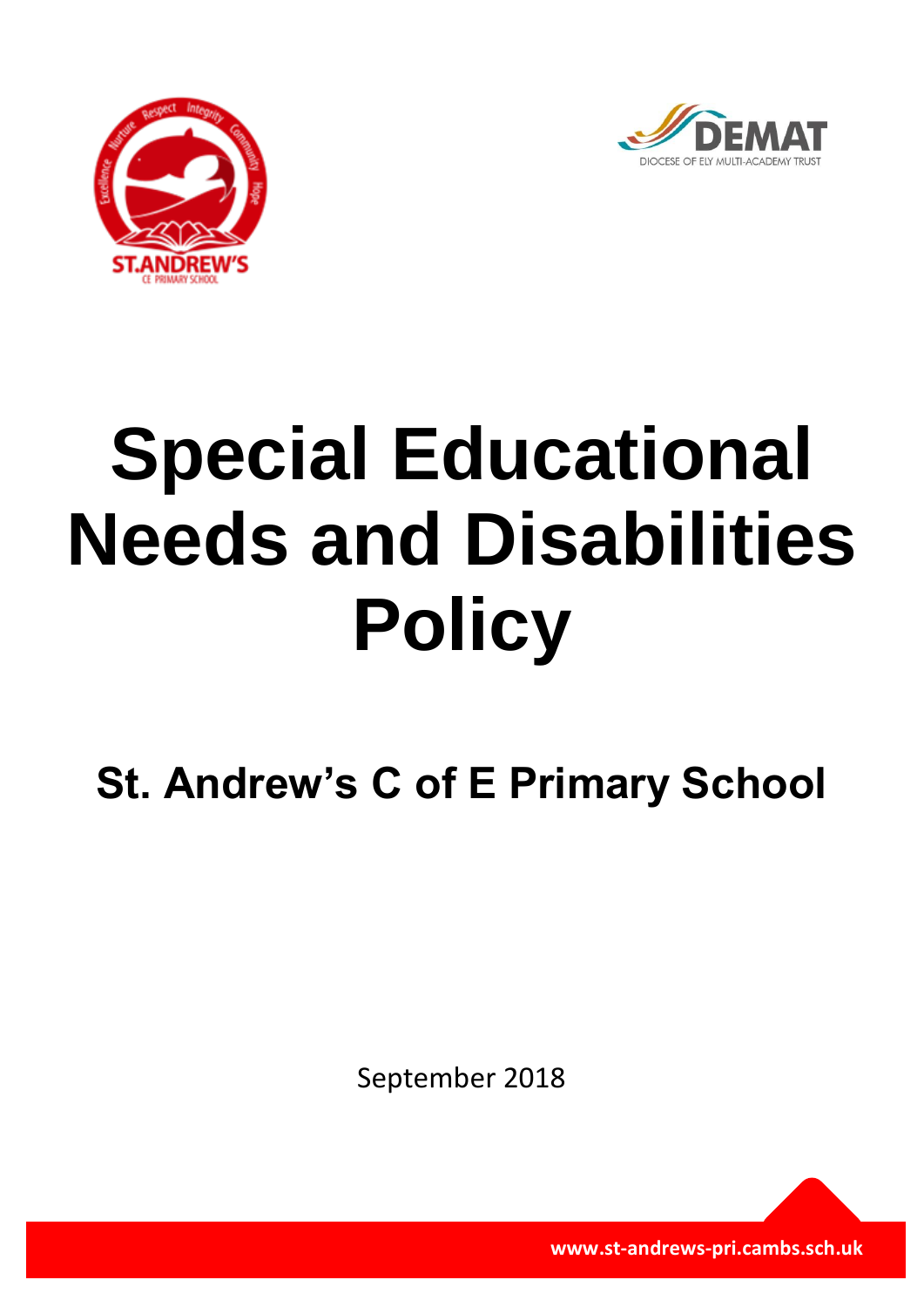## **COMPLIANCE**

St Andrew's CE Primary School is an inclusive school. We take safeguarding very seriously and all of our policies are developed with a high priority on children's safety and in the light of our safeguarding policy. All of our school policies are interlinked and should be read and informed by all other policies. This policy complies with the statutory requirement laid out in the SEND Code of Practice 0 – 25 (2014) and has been written with reference to the following guidance and documents:

- Special Educational Needs and Disability Regulations 2014
- Special Educational Needs Code of Practice 2014
- Statutory Guidance on Supporting Pupils with Medical Conditions 2014
- Teachers' Standards 2012
- Equality Act 2010: advice for Schools DFE Feb 2013
- Schools SEN Report Regulations 2014-08-30
- Accessibility Plan
- Safeguarding Policy
- Positive Mental Health Policy
- Inclusion Policy
- The National Curriculum in England, Key Stage 1 and Key Stage 2 document, Sept 2013

This policy was created by the school's SENDCo/Inclusion Manager in collaboration with the SEN Governor and through liaison with the SLT, all staff as well as pupils, and parents of pupils with SEN. It is a co-produced policy in the spirit of latest reform (2014).

## **Mission statement**

We at St Andrew's Church of England Primary School are committed to providing equal opportunities of education for all of our pupils, in a Christian environment, where all are valued and every child matters. We will endeavour to ensure that pupils enjoy their time at our school, that they appreciate the rights and needs of others, acquire a positive attitude to learning and achieve their full potential.

## **What is SEND?**

Some pupils will, from time to time or permanently, have a significantly greater difficulty in learning than the majority of children their age. Some may have disabilities which prevent or hinder them from making use of the facilities provided for our pupils. We will give these pupils individual consideration and make reasonable adjustments for them, working in partnership with others as necessary.

The Governors' intention is that the needs of all pupils are identified and met as soon as possible. All pupils whether they have special educational needs and disabilities or not, must have an equal opportunity to participate in the full curriculum of the school (including the National Curriculum) and all activities.

A pupil is deemed as having SEND where their learning difficulty or disability calls for special educational provision, namely provision different from or additional to that normally available to pupils of the same age.

The 0-25 SEND Code of Practice (2015) identifies 'four broad areas of [special educational] need and support'

- Communication and Interaction
- Cognition and Learning
- Social, Emotional and Mental Health
- Sensory and Physical

Please see Appendix A for further explanation of these categories.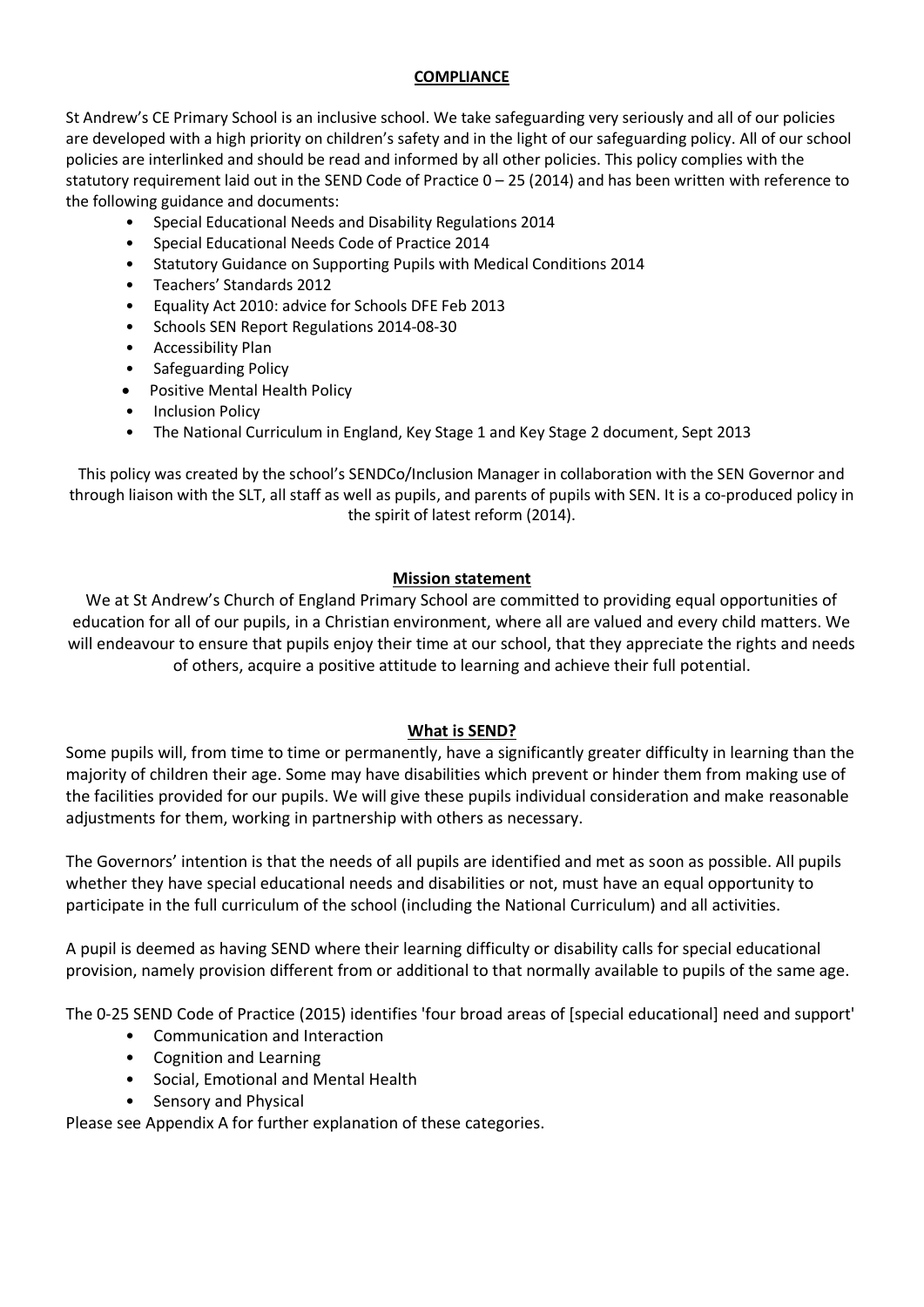Pupils with special educational needs and disabilities will be encouraged to become independent and take responsibility within the school.

Everyone in the school community – governors, staff, pupils and parents – has a positive and active part to play in achieving this aim:

**Governors**: by fulfilling their statutory duties to pupils with special educational needs and disabilities, by securing appropriate resources, by establishing a policy which has regard to the Special Educational Needs and Disability Code of Practice: 0 to 25 years (June 2014) on the identification and assessment of special educational needs and by participating in appropriate training.

**Staff:** by acting on the principle that every member of staff is directly responsible for meeting the needs of all pupils in their care and by making any reasonable adjustments required to enable children with SEND in their classes to access all the opportunities available. Also by working in partnership with the pupil, parents, Special Educational Needs and Disabilities Co-ordinator, and other agencies and by participating in appropriate training.

**Pupils**: by sharing their wishes about their own needs and by all pupils treating their peers with consideration and respect.

**Parents**: by keeping staff informed of any changes or circumstances which may affect their child as well as working in partnership and through consultation with the school to help meet their child's needs. This includes meeting with staff on at least a termly basis to complete the 'Personal Education Plan' paperwork associated with the 'Assess, Plan, Do, Review' cycle.

The school uses a graduated response to providing help for pupils with special educational needs and Disabilities, as recommended by the Special Educational Needs and Disability Code of Practice: 0 to 25 years (June 2014), and the Cambridgeshire Local Offer.

# **Parent Partnerships**

St Andrew's CE Primary School values working in partnership with all parents. The views of parents and the pupil will be sought at all stages of assessment and provision. We will try to get to know the parents of pupils with special educational needs and disabilities and encourage them to ask questions about the school and the provision made for their child. We will seek their help in working with their child at home and in school. We will take their views extremely seriously. Together parents and teachers can build a far more complete picture of a pupil and his/her needs than can be done separately. Working together more than doubles the effect of working apart. We recognise that the failure of a parent to participate in the partnership does not indicate lack of interest or willingness. Our careful and sensitive handling of matters concerned with special educational needs and disabilities will benefit all parents. The school will keep records of all who are parents and/or have responsibility for each pupil. We will seek to involve all parents who have parental responsibility in decisions about their child, but recognise that this may require sensitive handling.

The school will produce an annual SEND Information Report which will be available electronically via the website to all parents. (paper copies on request)

## **Lead Professionals within School**

Whilst all staff have a responsibility for children with Special Educational Needs and Disabilities, staff with a specific, relevant remit include:

- Mr Harrison Head teacher
- Mrs May SENDCO / Senior Designated Lead for Mental Health
- Mrs Andrea Cadmore Designated Governor for SEND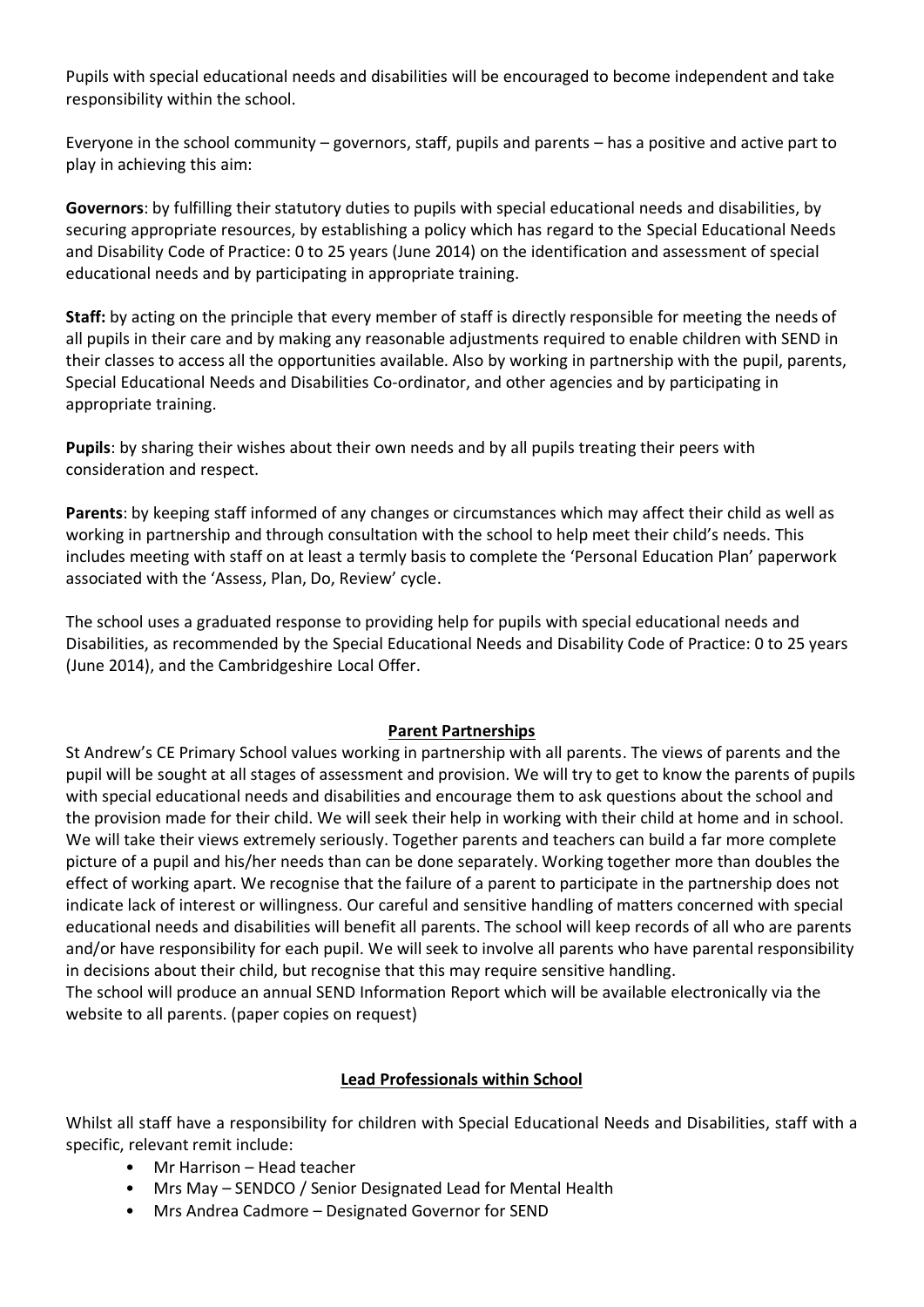- Mrs Amann Home Link School Worker
- Blue Smile Psychotherapeutic Counsellors
- Miss Churchill EYFS Lead
- Mrs Howe & Mrs Dean PSHE Lead

Roles and responsibilities within school are described below;

The Class Teacher:

- Tracks all children regularly to ensure that appropriate progress is being made.
- Assesses and records the progress of the pupils.
- Identifies any children not making appropriate progress or struggling with wellbeing issues.
- Makes appropriate additional provision to address any areas of weakness.
- Reviews any additional provision to ensure its impact on the progress of its participants.
- Where progress continues to be less than expected, works with the SENDCo and other agencies to support that pupil in removing their barriers to learning.
- Records provision made and targets to be met on the appropriate paperwork (PEP or Assess, Plan Do, Review grid)
- Plans lessons which address potential areas of difficulty and remove barriers to pupil achievement.
- Teaches pupils at all stages by:
	- o Setting suitable learning challenges
	- Responding to pupils' diverse needs by making any reasonable adjustments needed
	- Providing high quality teaching.
- Communicates the aims of the lessons to Teaching Assistants and other helpers involved in the learning of their pupils and uses them to help gather feedback about the learning that has taken place.
- Meets with the parents of any children with more complex needs on at least a termly basis to complete the 'Personal Education Plan' paperwork associated with the 'Assess, Plan, Do, Review' cycle (PEP/APDR)

Special Educational Needs and Disabilities Co-ordinator: ( SENDCo.)

- Has day to day responsibility for the execution of the Special Educational Needs and Disabilities policy.
- Advises Teachers on how pupils might meet planned learning objectives.
- Coordinates provision for pupils with special educational needs and Disabilities.
- May meet with the Class Teacher and parents of any children with more complex needs on a regular basis to advise on the 'Personal Education Plan' paperwork associated with the 'Assess, Plan, Do, Review' cycle
- Oversees the records kept by class teachers on all pupils with special educational needs and Disabilities including Personal Education Plan paperwork and grids associated with the 'Assess, Plan, Do, Review' cycle.
- Liases and works in partnership with parents of pupils with special educational needs and Disabilities.
- Contributes to the training of staff and governors.
- Liaises and works in partnership with external agencies including the Educational Psychology Service, Specialist Teaching Team, the Medical and Social Services, Health Education service, Visual Impairment service, Educational Welfare Service, Occupational Therapy Service, CREDS, Localities Team and voluntary organisations.
- Co-ordinates work of support staff.
- If there is essential information about a child (e.g. that a pupil is epileptic/diabetic/has a Health Care Plan), or a pupil requires treatment or management different from that normally given to other pupils, the Special Educational Needs and Disabilities Coordinator will ensure that all who are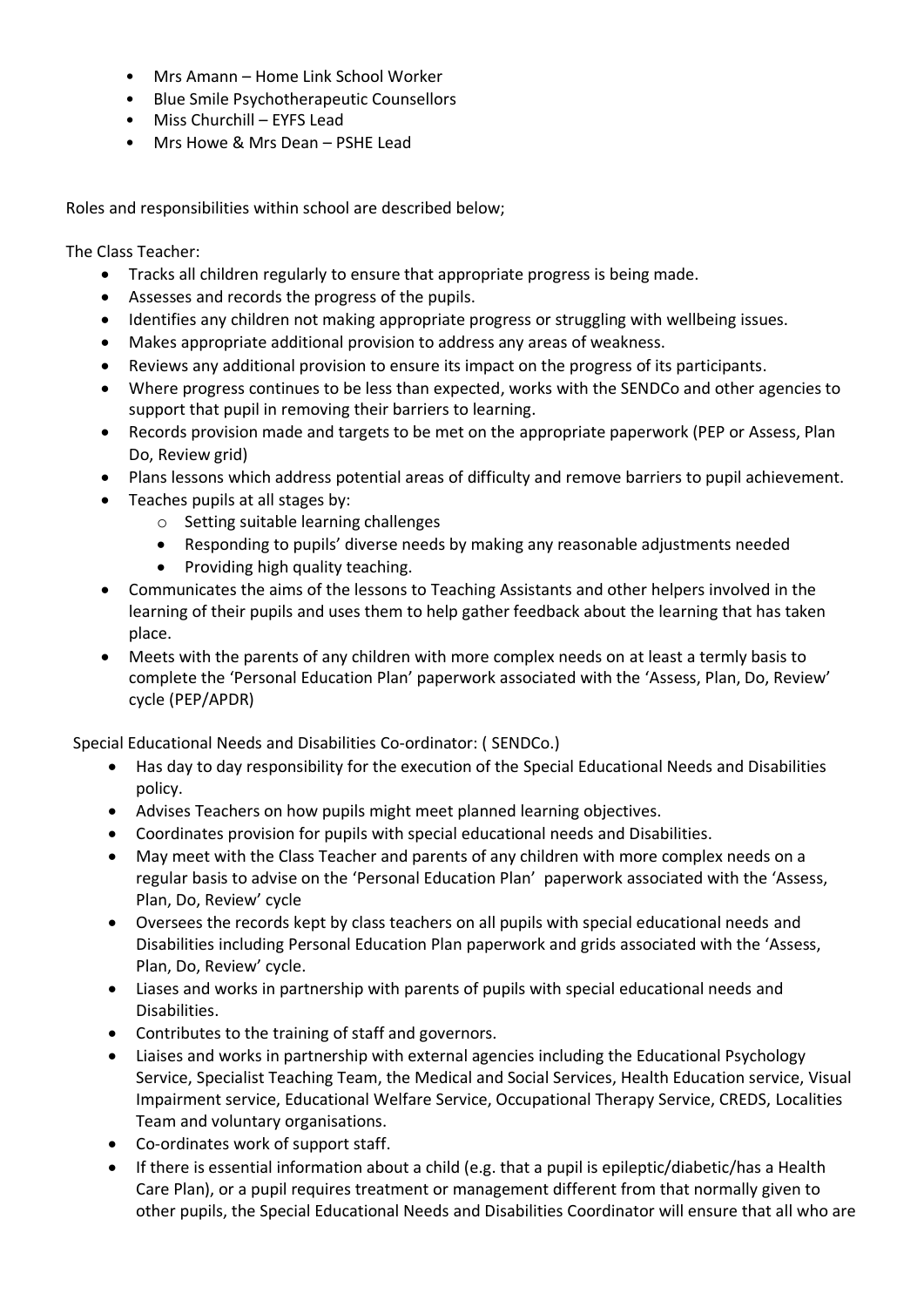likely to come into contact with the pupil are appropriately informed and may compile a Pupil Profile with the child to distribute to all staff who work with that child.

Head teacher:

Has overall responsibility for management of the policy, for assessment and provision for pupils with special educational needs and for keeping the governors informed. Any complaints about general or specific provision will be referred to the head teacher in the first instance.

Governors:

The governing body must do its best to ensure that the school makes the necessary provision for every pupil with SEND by making reasonable adjustments to ensure that these pupils have access to the curriculum and facilities of the school.

## **Admissions Policy**

The currently agreed admissions policy of the governors makes no distinction as to pupils with SEND. Within the admissions policy, the aim of the school is to meet the needs of the child of any parent who wishes to register at the school. In the case of pupils with an Education, Health and Care Plan, the SENDCo will work closely with the Student Assessment Officer in coming to a decision about the most appropriate provision for the pupil. No pupil can be refused admission solely on the ground that he/she has special educational needs and/or disabilities.

The SENDCo will work closely with parents, as well as gaining support from SENDCos at the Secondary Schools in coming to a decision about the most appropriate provision for pupils with SEND prior to starting at Key Stage 3. The SENDCo will liaise with parents as well as local pre-school providers and the Early Support Team about pupils with SEND joining our school at the Foundation Stage.

# **Allocation of resources**

The Head Teacher, SENDCo and Finance Manager, will allocate funds to meet the needs of pupils with SEND. This will be overseen by the Diocese of Ely Multi Academy Trust (DEMAT) who have responsibility for an overview of all St Andrew's finances

The head teacher will manage the funds allocated by DEMAT to meet the differing needs of the pupils in the school with SEND.

The governors require the head teacher and the SENDCo to ensure that optimum use is made of resources. It is expected therefore that every opportunity will be taken to use equipment and staff time for the benefit of all pupils, providing there is no disadvantage to the pupil to whom the funding is allocated.

# **Training for Staff and Governors**

The Special Educational Needs and Disabilities Coordinator will assist in the provision of training for teaching and non- teaching staff. In particular she will form links with the LA, the DEMAT and other schools to devise and share training opportunities.

The governors will give high priority to training on special needs responsibilities, assessment and provision when drawing up their own plans for governor training.

# **Graduated Approach and provision**

The school adopts the graduated approach recommended in the Special Educational Needs and Disability Code of Practice: 0 to 25 years (June 2014) for the identification of, and provision for pupils with special educational needs.

The process: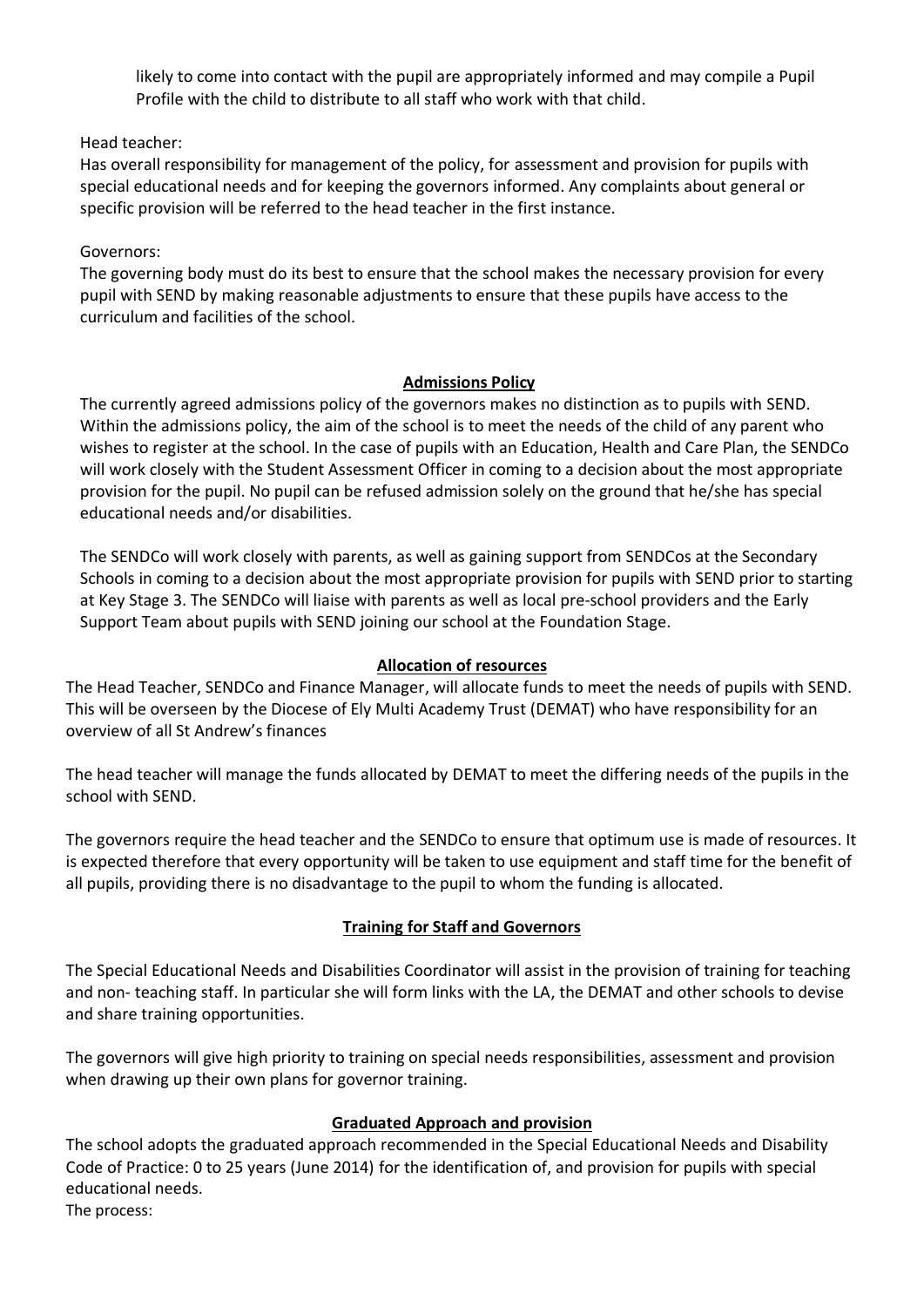- Encourages the participation of pupils and their families
- Integrates the work of education, health and care providers
- Follows a cyclical, graduated approach.

At school we will assess each child's current skills and levels of attainment on entry, building on the information that we receive from parents and previous settings. At the same time, we will consider evidence that a pupil may have a special educational need or a disability and, if so, what reasonable adjustments may need to be made for them.



Regular assessment of the progress of all pupils, and discussion with senior leaders at termly pupil Progress meetings will be used to identify those pupils who are making less than expected progress given their age and individual circumstances. This could be described as progress which;

- Is significantly slower than that of their peers starting from the same baseline
- Fails to match or better the child's previous rate of progress
- Fails to close the attainment gap between the child and their peers
- Widens the attainment gap
- Is in areas other than attainment, for example physical development or social needs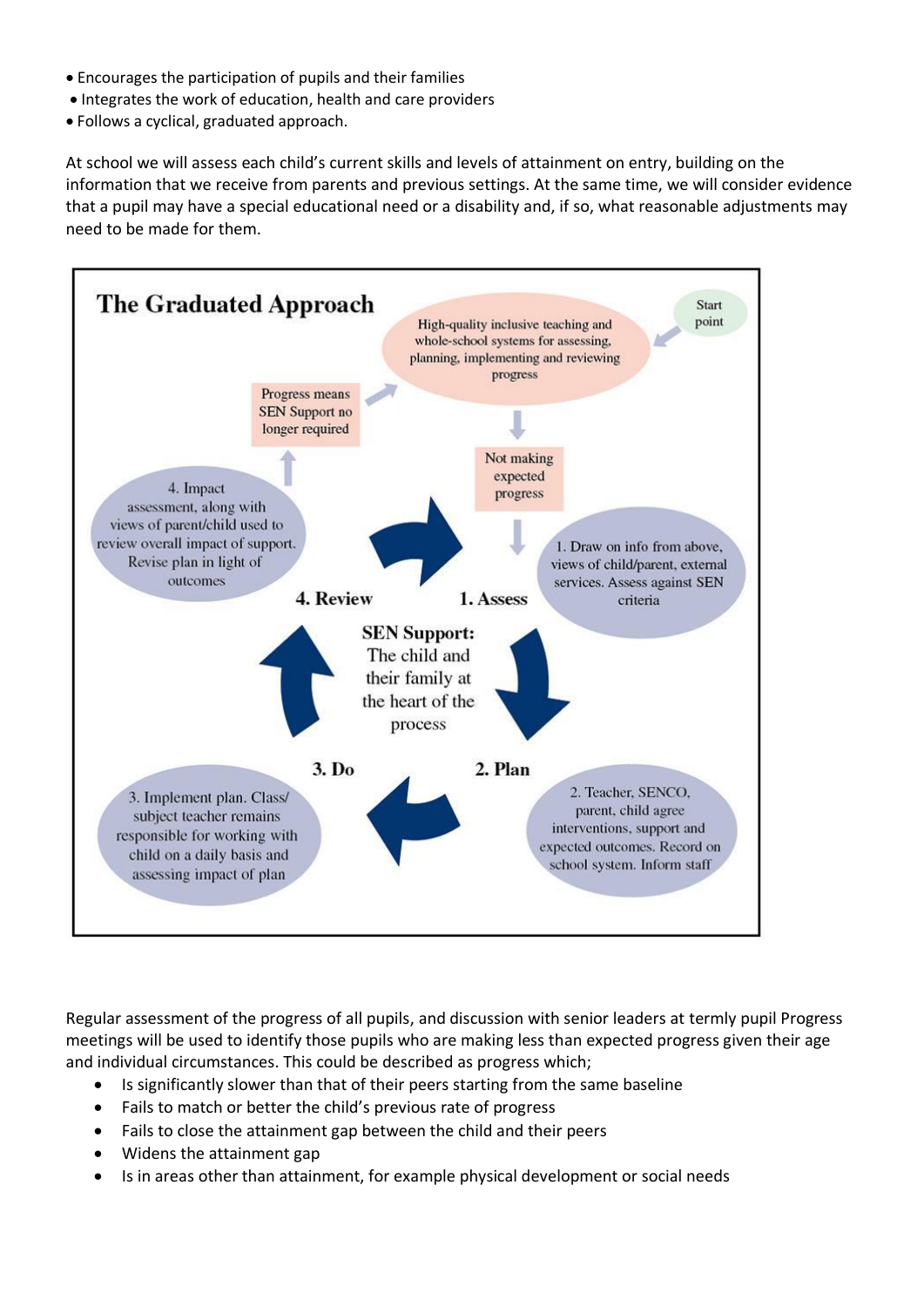The first response when such progress is identified will be high quality teaching within the classroom, targeted at the child's specific area(s) of difficulty.

Where progress continues to be less than expected the Class Teacher, in consultation with the SENDCo, will arrange for the child's needs to be addressed as part of an in class focus group, or with additional 'in class' interventions. (See Appendix B for available interventions)

If progress still continues to be less than expected the Class Teacher, working with the SENDCo and the parents will then assess whether the child has SEND.

The parent's views, as well as the views of their child will be sought, then assessments will usually take the form of observing the child within relevant situations at school and subsequently, during a meeting with parents and relevant staff, strategies will be formulated for the child/school staff/parents to use, these strategies may take the form of different equipment, scaffolding, extra teaching or interventions. At this point a Personal Education Plan (PEP) is usually completed. The agreed strategies will be disseminated to all those who work with the child in school and applied consistently, after an agreed period of time (normally no less than half a term), the strategies will be evaluated (through further observation and discussion with child, parents and school staff) and if necessary different strategies will be agreed upon.

## **Personal Education Plans (PEPs)**

If, despite receiving differentiated learning opportunities a child:

 Makes little or no progress even when teaching approaches are targeted particularly in a child's identified area of weakness;

 Shows signs of difficulty in developing English or mathematical skills, which result in poor attainment in some curriculum areas;

 Presents persistent emotional or behavioural difficulties, which are not met by the behavioural management techniques or Cambridgeshire Steps plans usually employed in the school;

 Has sensory or physical problems, and continues to make little or no progress despite the provision of specialist equipment;

 Has communication and/or interaction difficulties, and continues to make little or no progress despite the provision of a differentiated curriculum;

there is often the need for greater involvement of external agencies e.g Specialist Teaching Team, Educational Psychologists. Pupils will probably need a more individual intervention programme and these will be recorded on a Personal Education Plan.

Where the help of external support services is sought, those services will need to see the child's records in order to establish which strategies have already been employed and which targets have been set and achieved. They can then advise on new and appropriate targets for the child's Personal Education Plan and on accompanying strategies. The targets set may require specialist assessment arrangements to measure the child's progress. If so, outside specialists, for example SEND Services may be required for this. The SENDCo will liaise with the SEND services making sure that they provide appropriate advice and support to both parents and colleagues. The SENDCo, class teacher, and external specialists, will consider a range of different teaching approaches and appropriate equipment and teaching materials, including the use of information technology. The external specialist may act in an advisory capacity, provide additional specialist assessment or be involved in working with the child directly. The delivery of the interventions recorded in the Personal Education Plan continues to be the responsibility of the class teacher.

# **Application for an Education, Health & Care (EHC) Plan**

Where a child's needs are considerable and there is little progress following interventions and support from professional agencies the decision may be taken to request an EHC Plan. This process will involve presenting to County detailed records of our provision and its impact for their consideration. Parents and carers will be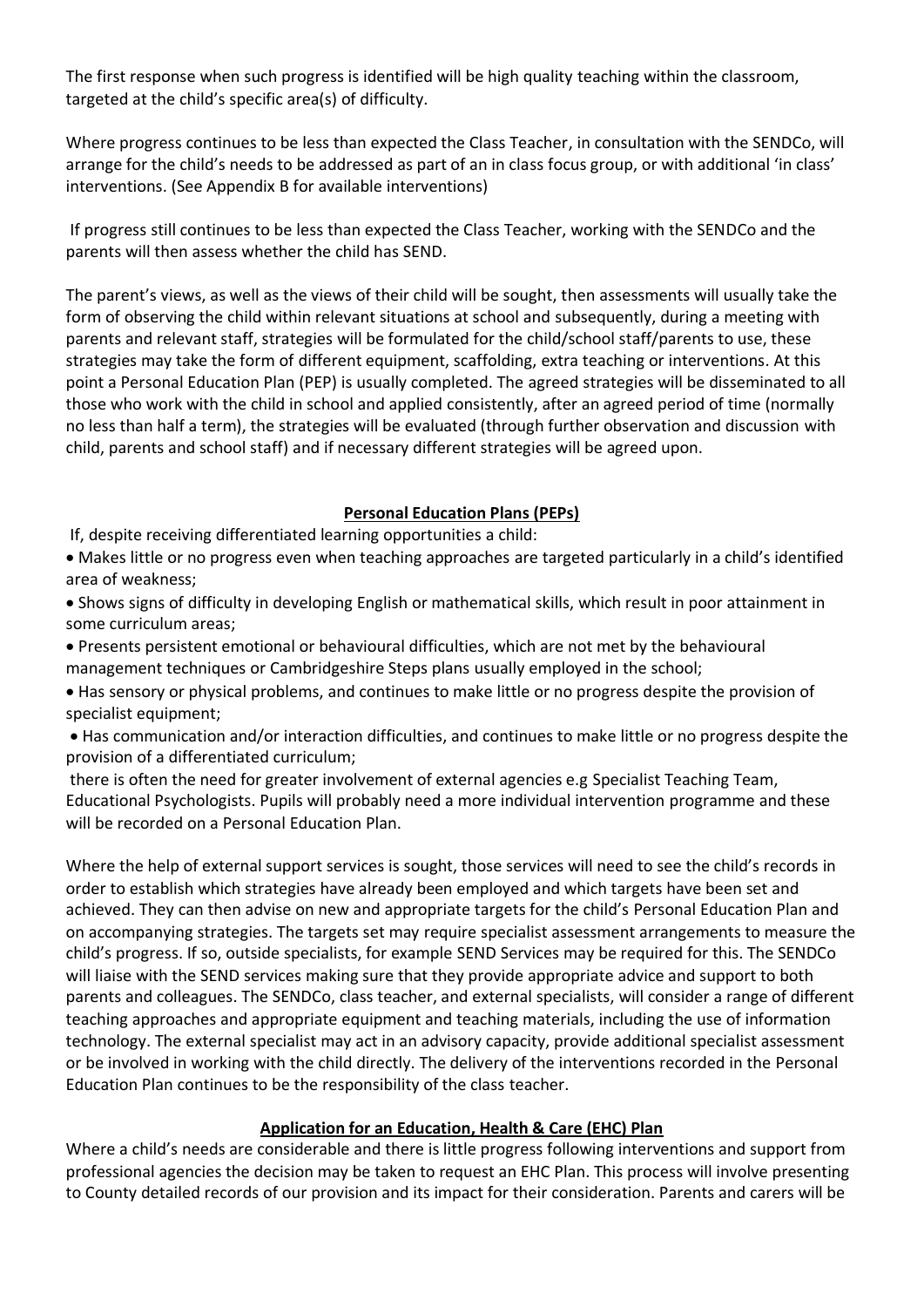fully involved in the process, fully supported by the SENDCo who will help to guide them through the process and have the opportunity to contribute to the reports.

# **Evaluation of success**

The governors will evaluate the success of this policy and of the school by enquiring how effectively pupils with special educational needs participate in the whole curriculum and all activities.

In particular the governors will come to judgements about;

- The progress of children with SEND in all areas of the curriculum and their wider development
- The views of parents on the working of parent partnerships.
- The effectiveness of the graduated approach in meeting needs.
- How well pupils with special educational needs and disabilities take part in the whole curriculum of the school.
- How independent pupils with special educational needs and disabilities become.
- How pupils with special educational needs and disabilities take responsibility within the school.
- How resources have been allocated to and between pupils with special educational needs and disabilities.
- Details of how many statutory assessments have been made and the number of visits from specialist teachers, other agencies and educational psychologists.

## **Complaints**

If you have any complaint about the special educational provision for your child, or about the special educational needs provision generally, please speak to the head teacher, or to any member of the governing body. If you speak to a governor, he/she will, in the first instance, refer the matter to the head teacher. The head teacher will investigate and then contact you within five school days. If he/she has not resolved the matter to your satisfaction, it will be referred to the special needs and disabilities governor, who will consider the complaint and contact you within five school days.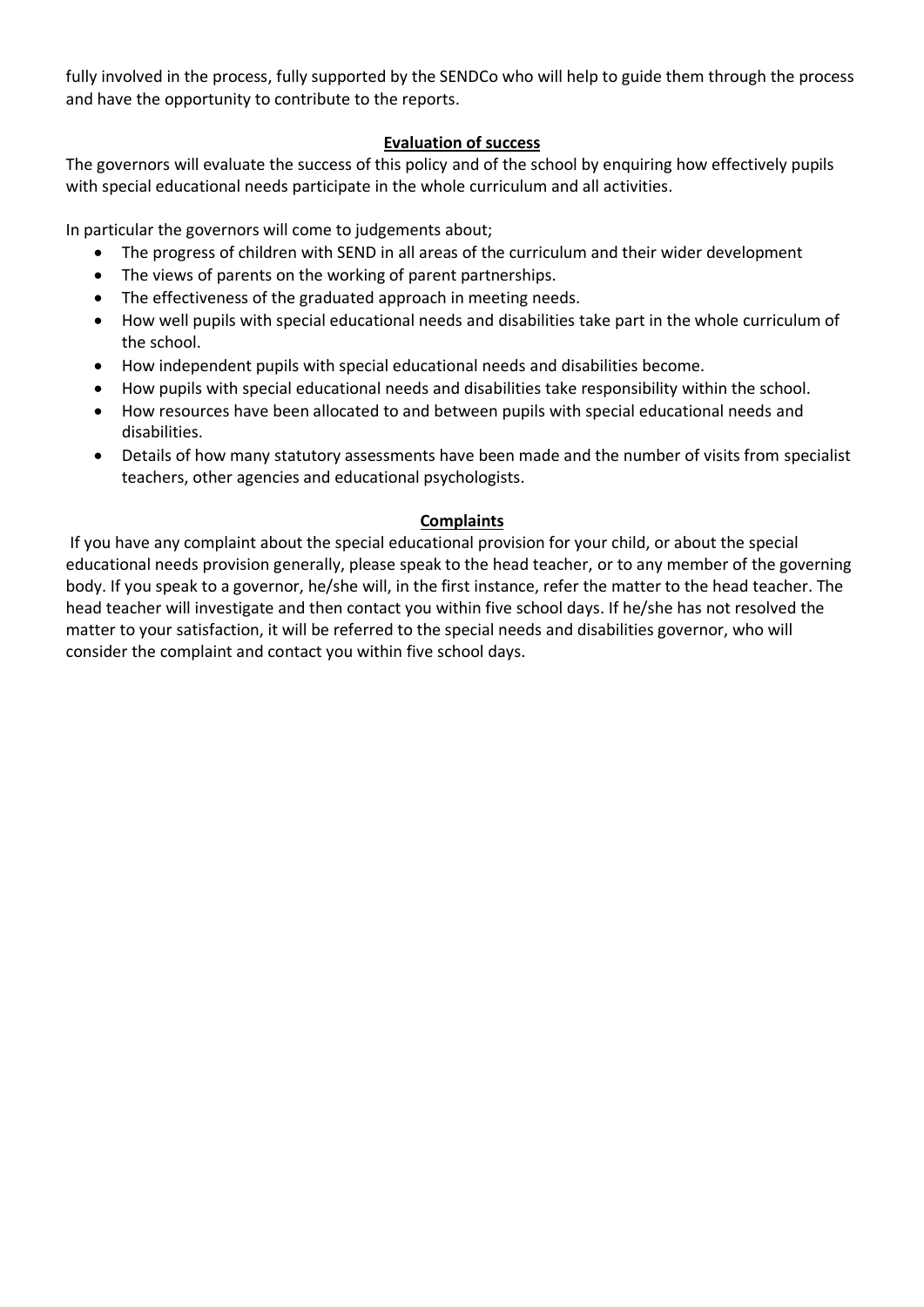Summary of special educational needs and disabilities policy (for inclusion in prospectus)

At St Andrew's CE primary school we are determined to meet the educational and wellbeing needs of all our pupils.

The school caters for the needs of all pupils with special educational needs and disabilities with and without Education Health and Care Plans. All teachers plan, set and mark work, which is appropriate and relevant to the individual needs of pupils. The School has adopted the graduated response to special educational needs as recommended in the Special Educational Needs and Disability Code of Practice: 0 to 25 years (June 2014). The special needs co-ordinator is responsible for overseeing assessment and provision.

Pupils with special educational needs and disabilities are encouraged to become increasingly independent and take responsibility within the school.

A copy of the special educational needs and disabilities policy is available on request.

The school will produces an annual SEND Information Report which is available electronically via the website to all parents. (paper copies on request)

The name of the special educational needs and disabilities co-ordinator is Mrs Annette May.

The name of the governor to contact is Mrs Andrea Cadmore.

If you have any complaint about the special educational provision for your child, or about the special educational needs and disabilities provision generally, please speak to the head teacher, or to any member of the governing body. If you speak to a governor, he/she will, in the first instance, refer the matter to the head teacher. The head teacher will investigate and then contact you within five school days. If he/she has not resolved the matter to your satisfaction, it will be referred to the special needs governor, who will consider the complaint and contact you within five school days.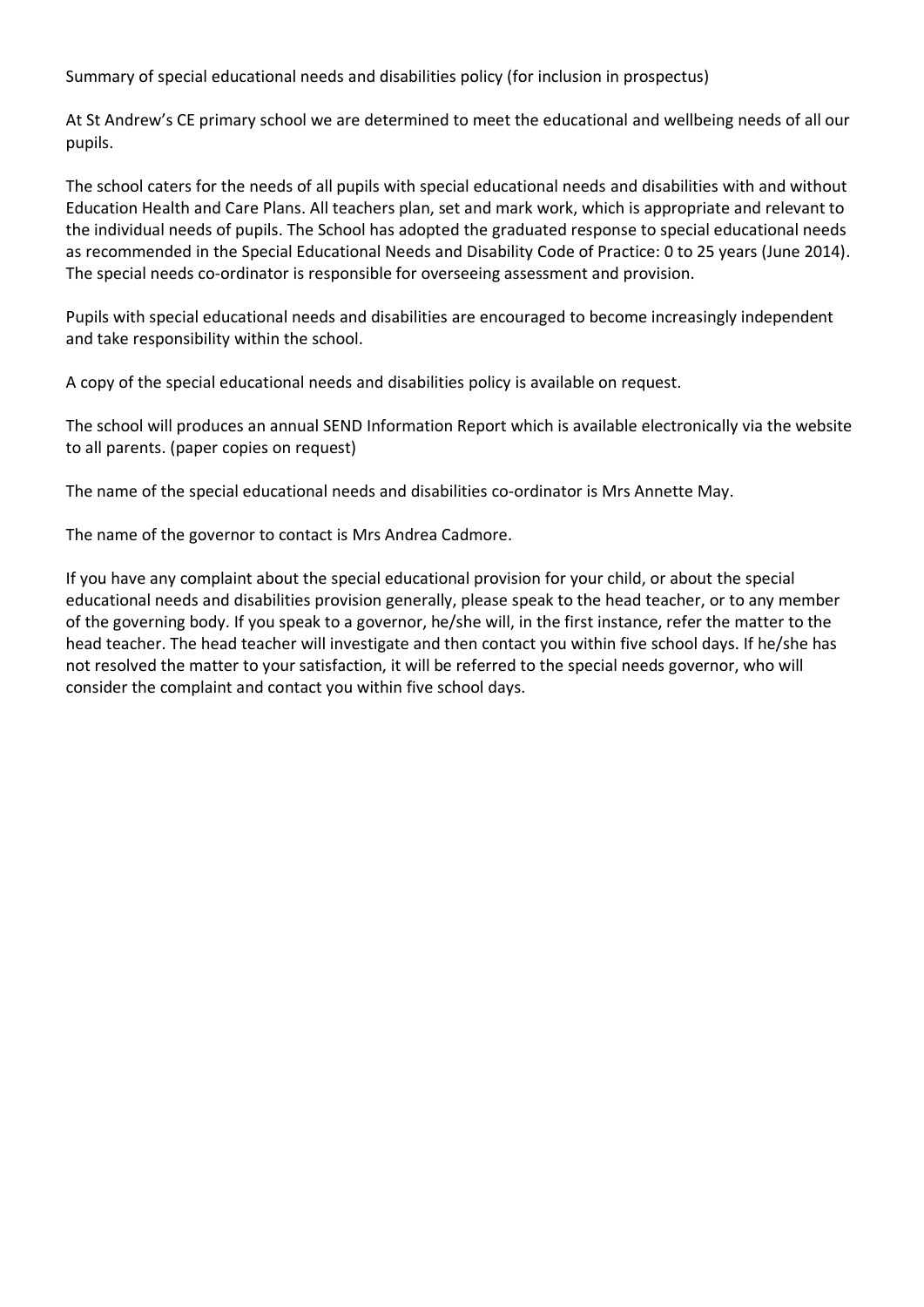# **Appendix A**

## Areas of special educational need

Special educational needs and provision can be considered as falling under four broad areas.

- 1. Communication and interaction
- 2. Cognition and learning
- 3. Social, mental and emotional health
- 4. Sensory and/or physical

Many children and young people have difficulties that fit clearly into one of these areas; some have needs that span two or more areas; for others the precise nature of their need may not be clear at the outset. It is therefore important to carry out a detailed individual assessment of each child or young person and their situation at the earliest opportunity to make an accurate assessment of their needs.

# **1) Communication and interaction**

Children and young people with SEN may have difficulties in one or more of the areas of speech, language and communication. These children and young people need help to develop their linguistic competence in order to support their thinking, as well as their communication skills. Specific learning difficulties such as dyslexia or a physical or sensory impairment such as hearing loss may also lead to communication difficulties.

Those with speech, language and communication needs (SLCN) cover the whole ability range. They find it more difficult to communicate with others. They may have problems taking part in conversations, either because they find it difficult to understand what others say or because they have difficulties with fluency and forming sounds, words and sentences. It may be that when they hear or see a word they are not able to understand its meaning, leading to words being used incorrectly in or out of context and the child having a smaller vocabulary. It may be a combination of these problems. For some children and young people, difficulties may become increasingly apparent as the language they need to understand and use becomes more complex.

Children and young people with an Autism Spectrum Disorder (ASD), including Asperger's Syndrome and Autism, have difficulty in making sense of the world in the way others do. They may have difficulties with communication, social interaction and imagination. In addition they may be easily distracted or upset by certain stimuli, have problems with change to familiar routines or have difficulties with their co-ordination and fine-motor functions.

# **2) Cognition and learning**

Children and young people with learning difficulties will learn at a slower pace than other children and may have greater difficulty than their peers in acquiring basic literacy or numeracy skills or in understanding concepts, even with appropriate differentiation. They may also have other difficulties such as speech and language delay, low self-esteem, low levels of concentration and under-developed social skills. Children and young people with a learning difficulty are at increased risk of developing a mental health problem. They may need additional support with their social development, self-esteem and emotional wellbeing.

Children and young people with severe learning difficulties (SLD) have significant intellectual or cognitive impairments and are likely to need support in all areas of the curriculum. They may have difficulties in mobility and co-ordination, communication and perception, and the acquisition of self-help skills. Children and young people with SLD are likely to need support to be independent. Those with profound and multiple learning difficulties (PMLD) have severe and complex learning difficulties as well as significant other difficulties such as a physical disability or a sensory impairment. They are likely to need sensory stimulation and a curriculum broken down into very small steps. These children and young people require a high level of adult support, both for their educational needs and for their personal care.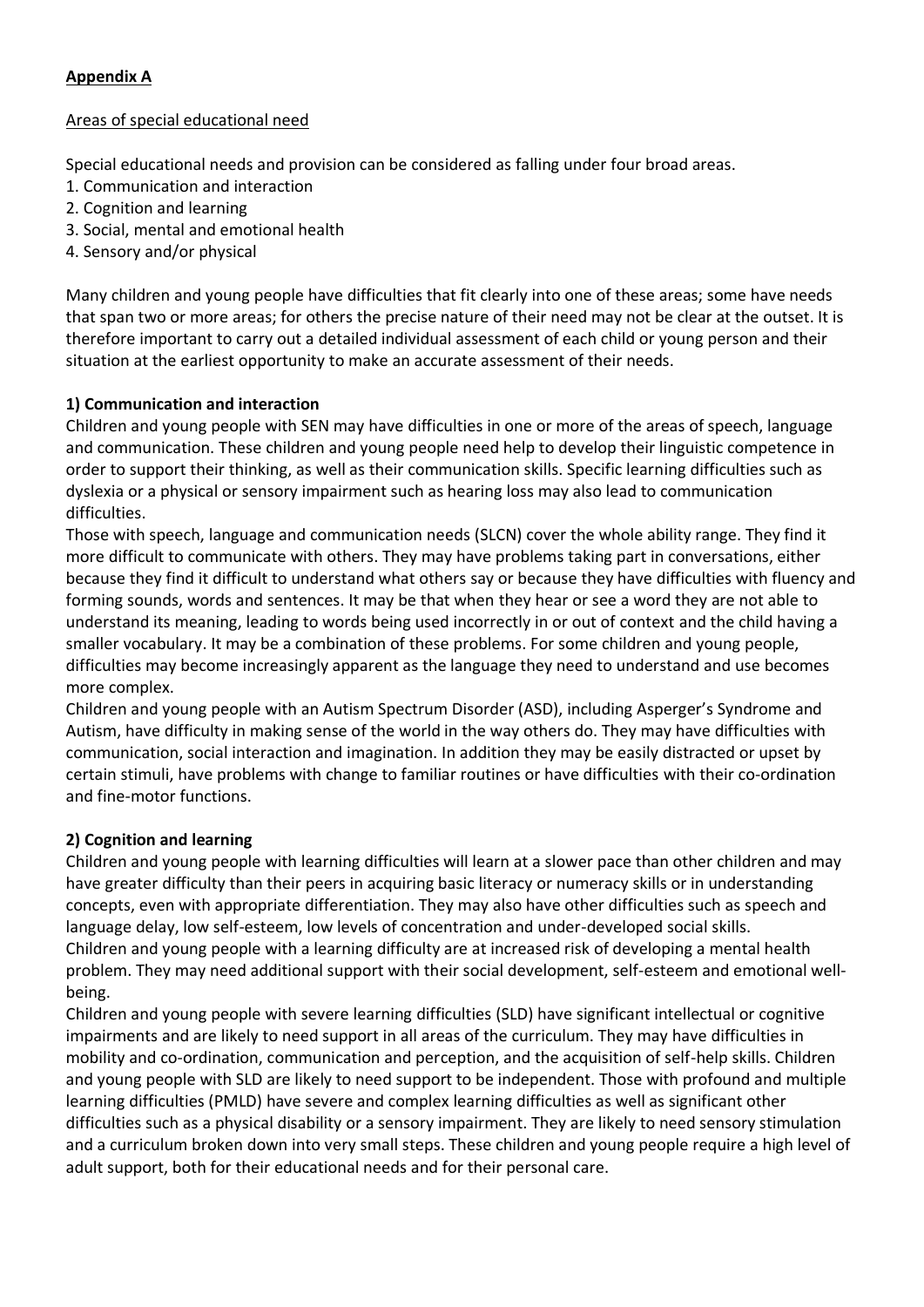A child or young person with a Specific learning difficulty (SpLD) may have difficulty with one or more aspects of learning. This includes a range of conditions such as dyslexia (difficulties with reading and spelling); dyscalculia (maths); dyspraxia (co-ordination) and dysgraphia (writing).

# **3) Social, mental and emotional health**

For some children and young people, difficulties in their emotional and social development, can mean that they require additional and different provision in order for them to achieve. Children and young people who have difficulties with their emotional and social development may have immature social skills and find it difficult to make and sustain healthy relationships. These difficulties may be displayed through the child or young person becoming withdrawn or isolated, as well as through challenging, disruptive or disturbing behaviour.

A wide range and degree of mental health problems might require special provision to be made. These could manifest as difficulties such as problems of mood (anxiety or depression), problems of conduct (oppositional problems and more severe conduct problems including aggression), self-harming, substance abuse, eating disorders or physical symptoms that are medically unexplained. Some children and young people may have other recognised disorders such as attention deficit disorder (ADD), attention deficit hyperactive disorder (ADHD), attachment disorder, autism or pervasive developmental disorder, an anxiety disorder, a disruptive disorder or, rarely bipolar disorder.

# **4) Sensory and/or physical needs**

There is a wide range of sensory and physical difficulties that affect children and young people across the ability range. Many children and young people require minor adaptations to the curriculum or the physical environment. Many such adaptations may be required as reasonable adjustments under the Equality Act 2010.

Children and young people with a visual impairment (VI) or a hearing impairment (HI) may require specialist support and equipment to access their learning. Children and young people with a Multi-Sensory Impairment (MSI) have a combination of visual and hearing difficulties, which makes it much more difficult for them to access the curriculum than those with a single sensory impairment. Some children and young people with a physical disability (PD) require additional on-going support and equipment to access all the opportunities available to their peers.

# **Disabled children and young people**

Many disabled children and young people also have a SEN. Where this is the case, access arrangements and other adjustments should be considered as part of SEN planning and review. However it may be that the steps to ensure access to mainstream education and related opportunities are sufficient to mean that special education provision does not need to be made.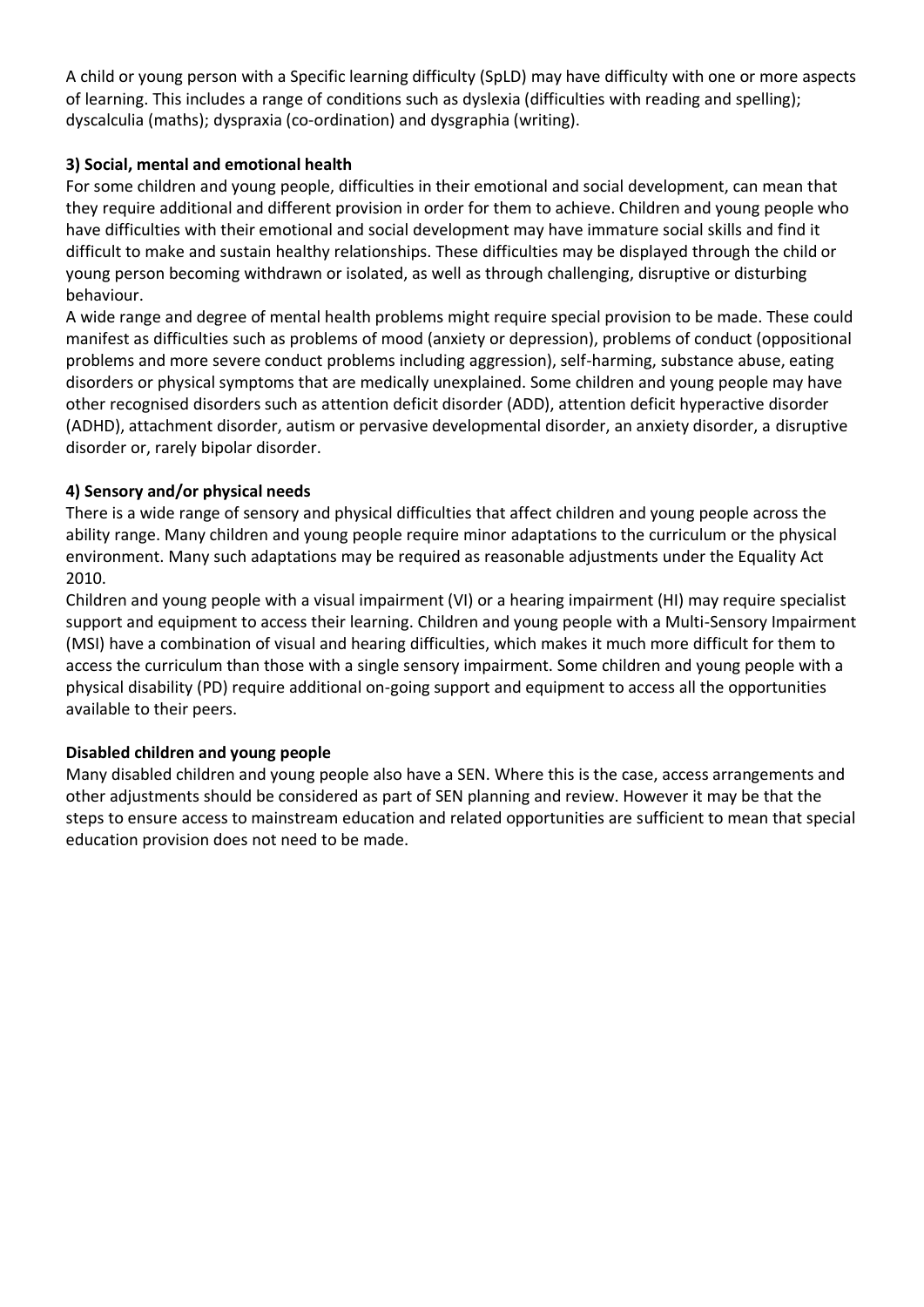# **Appendix B**

## Available Interventions in School

## Communication and Interaction

- Talking Boxes
	- *For use in in EYFS to support the development of a child's vocabulary*
- Talking Partners *A programme designed to improve the way that children communicate across the curriculum and throughout primary school*
- Time to Talk *A programme designed to develop oral and social interaction skills for children in Reception and KS1*
- Colourful Semantics *A programme which helps children develop their grammar for both speech and writing*
- Attention Autism (The bucket) *A programme which aims to develop natural and spontaneous communication and develop joint attention*
- Makaton signing *A programme which uses signs and symbols to help people communicate. It is designed to support spoken language*
- Picture Exchange Communication System (PECS) *PECS*, allows people with little or no communication abilities to communicate using pictures.
- Alternative Augmentive Communication Devices (AAC) *These can be used when an individual has difficulty with spoken communication.*

## Cognition and Learning

- Colourful Semantics
	- *A programme which helps children develop their grammar for both speech and writing*
- SNIP

*A programme which helps children develop their reading and spelling skills suitable across KS2*

- 5 Minute Box *An individual programme which supports children with development of phonic knowledge*
- Toe by Toe *A highly structured, multi-sensory, daily, individual reading and spelling programme for children in KS2*
- Attack Spelling *A systematically structured and carefully programmed teaching aid designed to teach the basic skills of reading and spelling to children in KS2*
- Stareway to Spelling *Helps pupils remember the most common 300 words and commit them to memory for spelling*
- $A Z$  of Literacy *A programme which helps children develop their reading. Used in KS1*
- Acceleread *A computer based programme which helps children with reading and spelling*
- Accerewrite *A computer based programme which helps children with reading and spelling*
- Daily reading (for children above Y2) *Involves children in reading with an adult daily in school*
- Better Reading Partnership *A 10 week intervention involving parents designed to teach better reading skills*
- Catch up Literacy *A structured one-to-one literacy intervention for pupils struggling to read*
- Precision Teaching *This is an effective intervention for monitoring the progress of a child or young person who is having difficulty acquiring and maintaining skills in literacy and numeracy in KS1 or KS2*
- Expanded Rehearsal Technique (ERT) *This is used 1:1 and supports development of rapid recognition of letter sounds, blends and words.*
- Catch up Numeracy *A structured one-to-one intervention for pupils struggling with Numeracy*